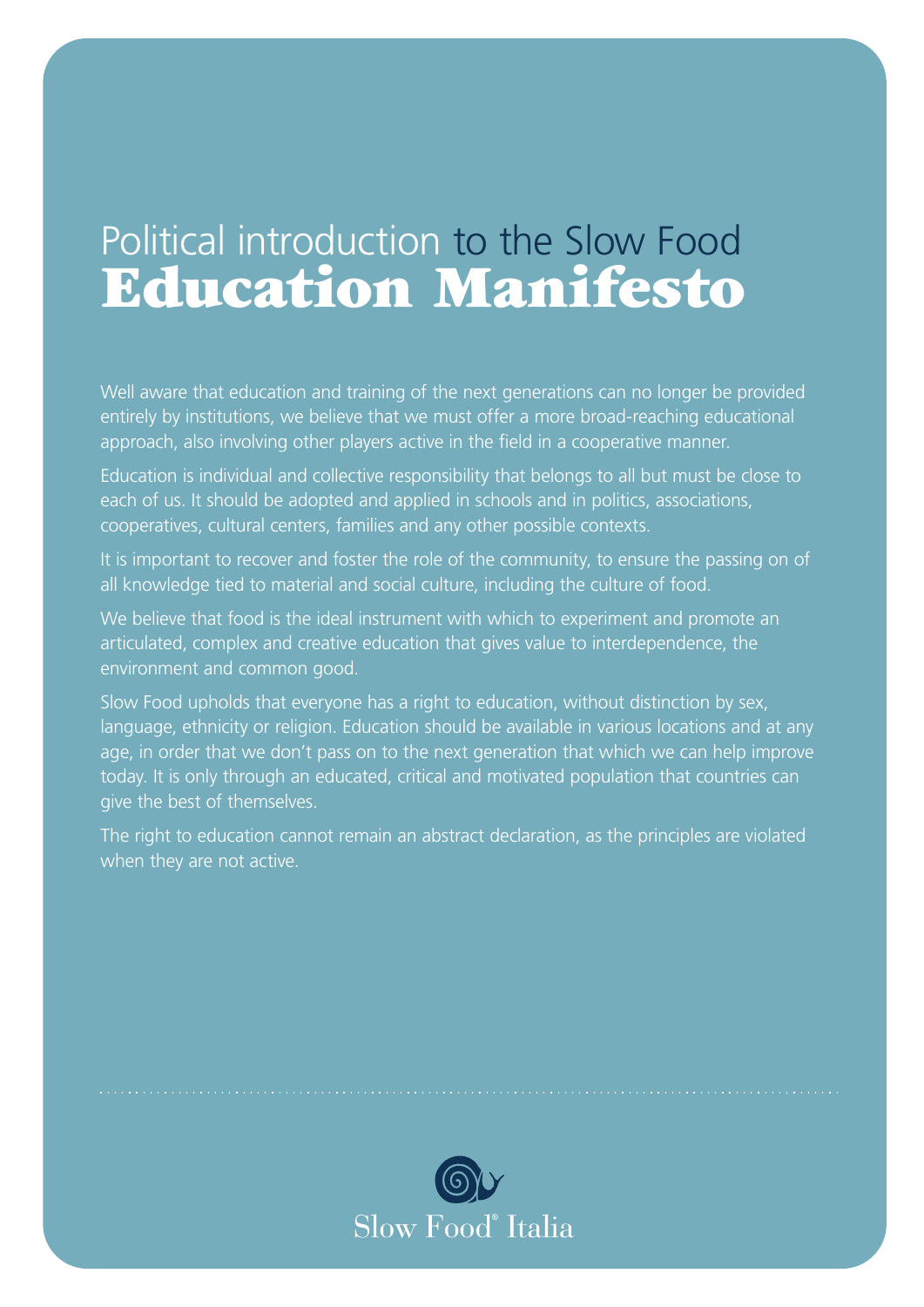# Education **Manifesto**

7th National Congress, Abano Terme, May 16th, 2010

#### Education for Slow Food

- is about **pleasure**, a light and convivial occasion to feel good and enjoy ourselves
- teaches the values of **slowness** and respect for our own and other people's rhythms
- is learning by doing, because hands-on **experience** increases and strengthens educational outcomes
- values the **diversity** of cultures, knowledge, skills and opinions
- recognizes everyone's needs, and stimulates the interests and **motivation** of each individual
- approaches topics in their **complexity**, favoring a multi-disciplinary approach
- means taking **time** to understand, internalize and elaborate one's own vision
- encourages **participation** by facilitating dialogue, self-expression, **cooperation**, listening and mutual acceptance
- is a personal journey that involves **cognitive, experiential** and **emotional** dimensions
- is nourished by its own **context**, giving value to memory, knowledge and local cultures
- facilitates exchange among local networks, reinforcing the sense of **community**
- develops **self-awareness** of everyone's own role and actions
- **stimulates curiosity and trains intuition and critical thinking**
- promotes **change** generating new and more responsible thoughts and behaviors